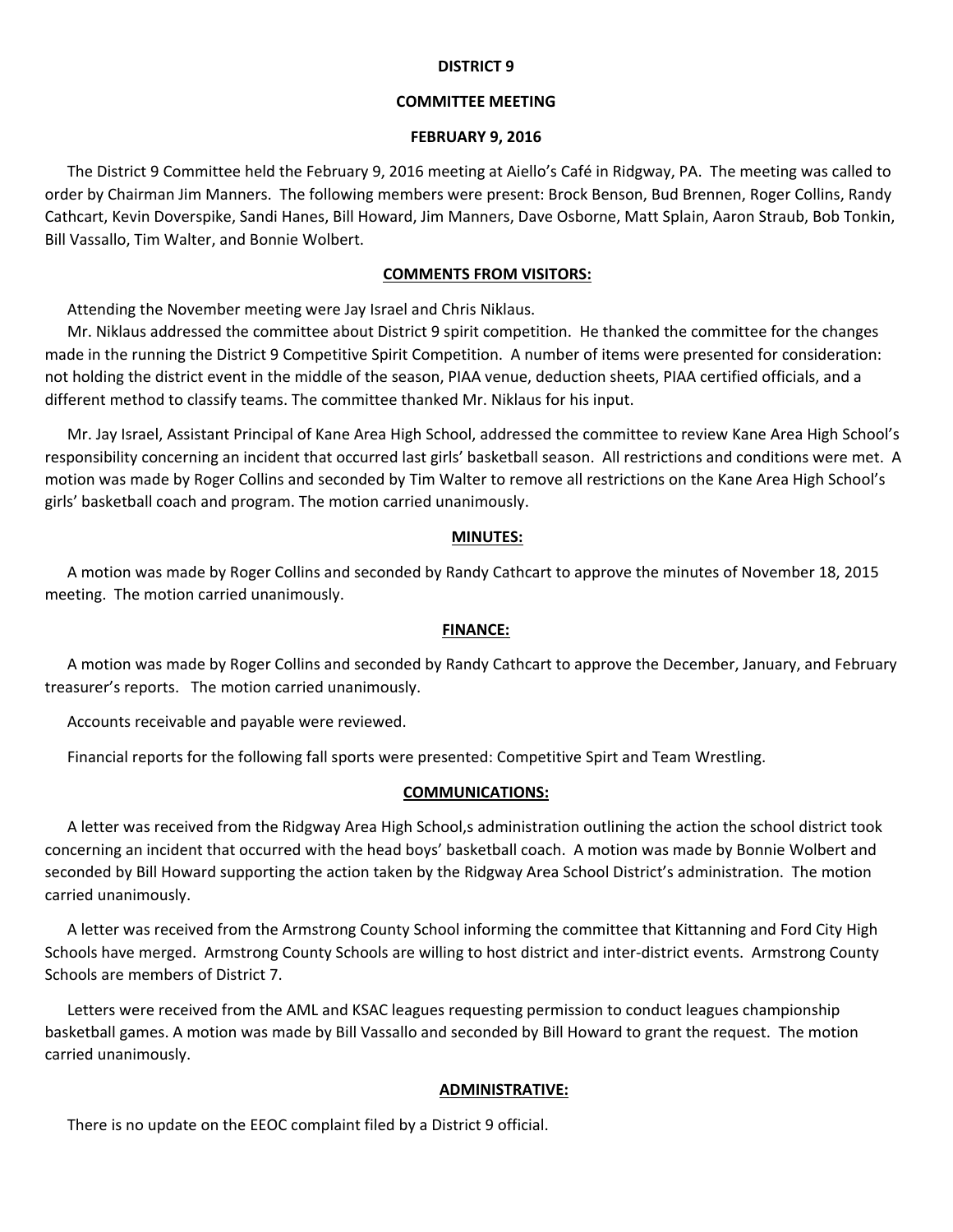A motion was made by Bonnie Wolbert and seconded by Tim Walter to approve a cooperative sports agreement between A C Valley High School and Union High School in varsity football, varsity and junior high boys and girls cross country, varsity and junior high boys and girls golf. The motion carried unanimously.

The PIAA brackets for all sports were passed on a first reading basis.

Volleyball – District 9 will have three championships

Tennis – there will be no changes in brackets

Cross Country – Dubois will qualify in a sub‐region event

Basketball – District 9 will have 4 boys and 4 girls championships

Football – A, AA, AAA, AAAA brackets were presented to the committee

Bonnie Wolbert and Bud Brennen were re‐elected to serve as the District 9 Officials' Representatives.

# **BOARD OF DIRECTORS MEETING REVIEW:**

A summary of the January Board of Directors meeting has been sent to District 9 Schools. Important Items:

- 1. Adoption of an anti-bullying policy
- 2. PIAA baseball and softball finals have been moved from June  $16^{th}$  to June  $17^{th}$  to provide a rain date.
- 3. CIPPE Forms should be kept for 10 years. Contests and officials contracts should be kept for 4 years.
- 4. Written contracts for contests and officials are required. Contracts should be written for one year.
- 5. The PIAA will review the policy for officials' assignors.

# **ADMINISTRATIVE COMMITTEES:**

**ELECTION COMMITTEE :** ANY PERSON INTERSTED IN RUNNING FOR THE DISTRICT 9 COMMITTEE POSITION MUST HAVE THE **NOMINATION PETITION FOR PIAA DISTRICT 9 COMMITTEE FORM** COMPLETED BY MARCH 1ST.

**Two forms are attached: Nomination Petition and Annual Election Summary**

**Please sent the nomination form to: Roger Collins, Jim Manners, or Bob Tonkin**

# **THE ANNUAL PRINCIPALS' MEETING, ELECTION, AND LUNCHEON WILL BE HELD ON APRIL 27, 2016 AT AIELLO'S CAFÉ.**

# **Time schedule:**

- 8:30 to 9:30 District 9 Athletic Directors' Meeting
- 9:30 to 10:30 Principals meeting with District 9 Committee and District 9 Election
- 10:30 to 11:45 Dr. Robert Lombardi and PIAA Staff meeting
- 11:45 to 12:00 District 9 re‐organization meeting
- 12:00 to 1:00 Annual Luncheon
- 1:00 District 9 Meeting